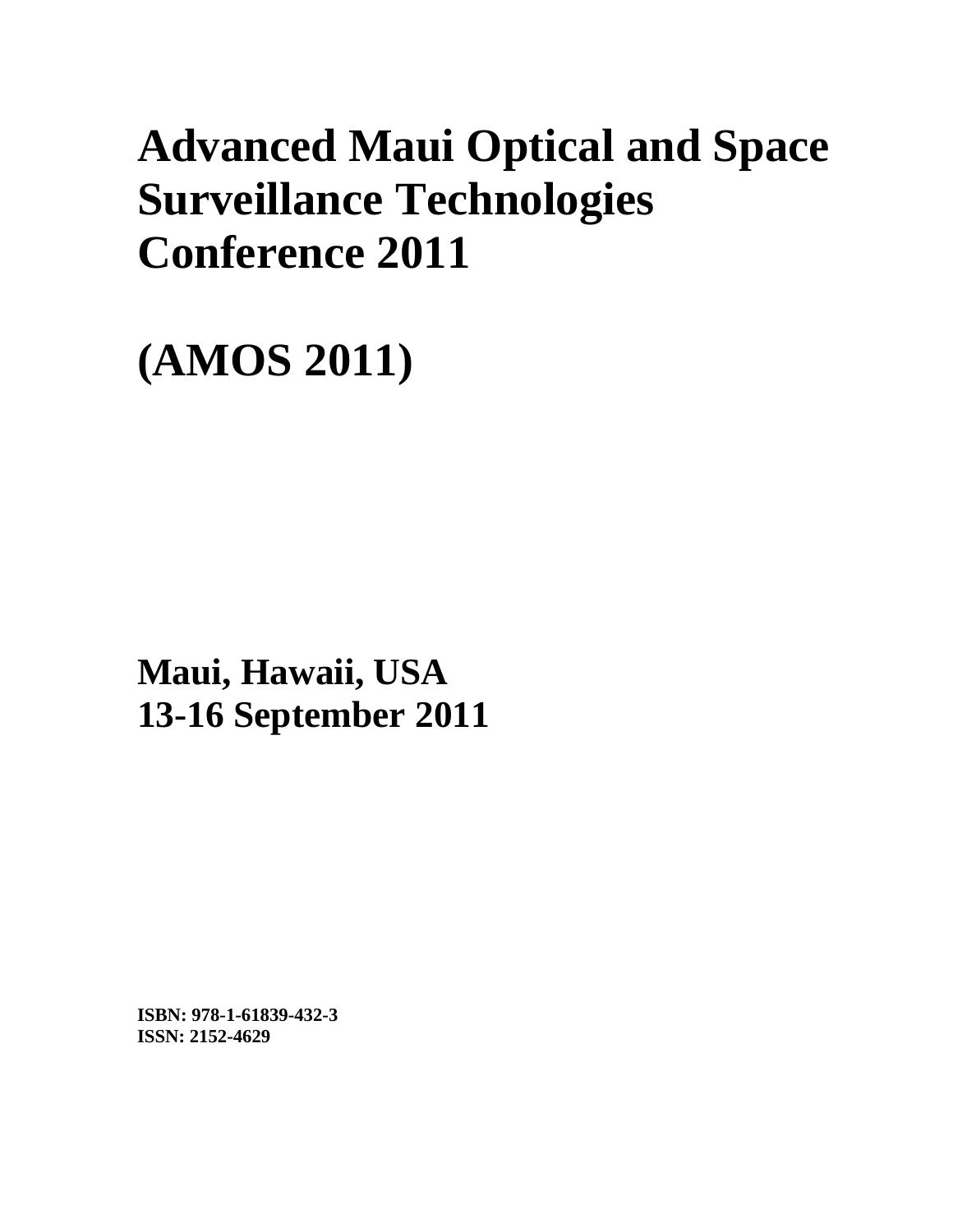**Printed from e-media with permission by:** 

Curran Associates, Inc. 57 Morehouse Lane Red Hook, NY 12571



**Some format issues inherent in the e-media version may also appear in this print version.** 

Copyright© (2011) by the Maui Economic Development Board, Inc. All rights reserved.

Printed by Curran Associates, Inc. (2012)

For permission requests, please contact the Maui Economic Development Board, Inc. at the address below.

Maui Economic Development Board, Inc. AMOS Conference 1305 N. Holopono Street, Suite 1 Kihei, Hawaii 96753

Phone: (808) 875-2318 Fax: (808) 875-0011

info@amostech.com

#### **Additional copies of this publication are available from:**

Curran Associates, Inc. 57 Morehouse Lane Red Hook, NY 12571 USA Phone: 845-758-0400 Fax: 845-758-2634 Email: curran@proceedings.com Web: www.proceedings.com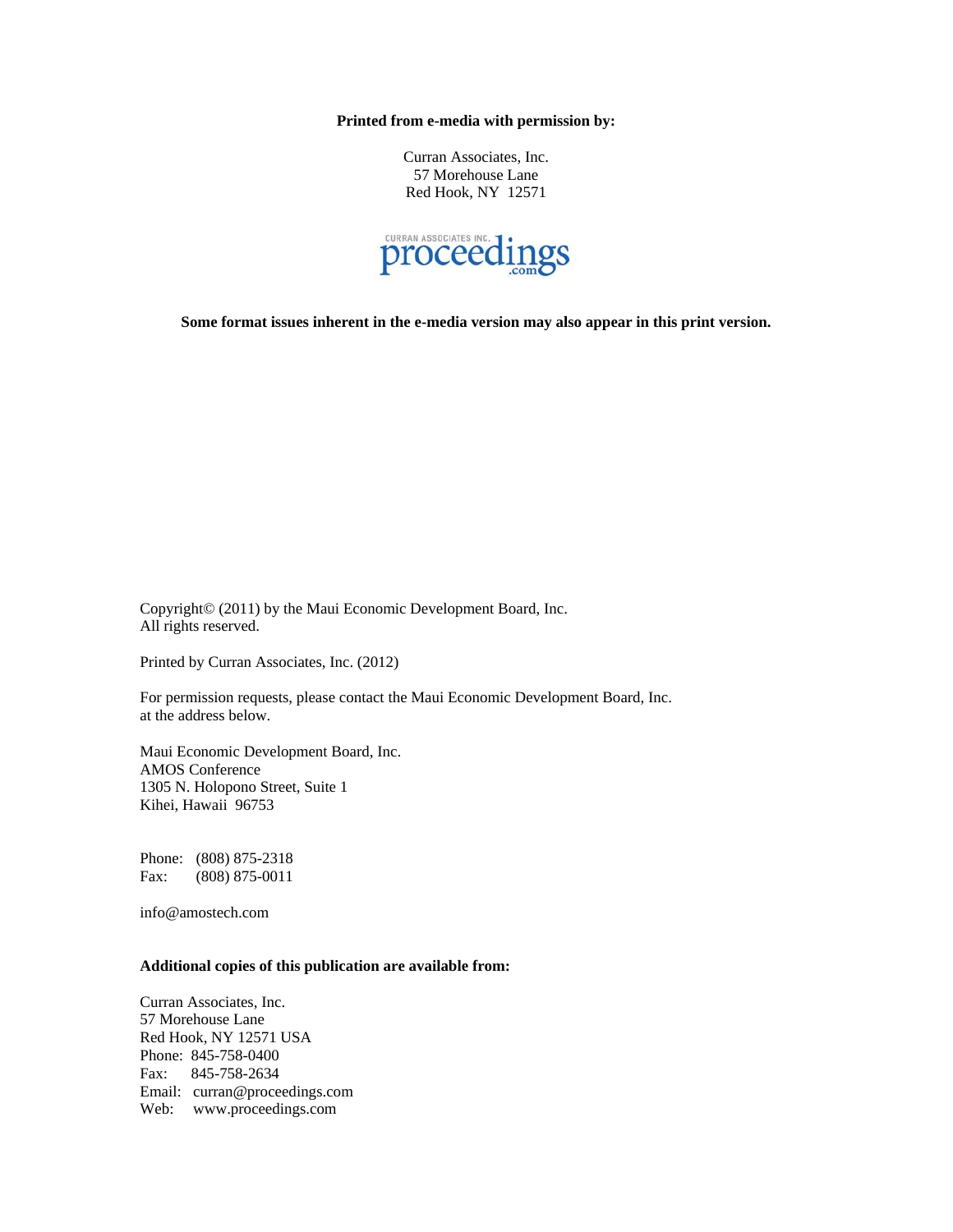

### **2011 AMOS CONFERENCE PROCEEDINGS**

| <b>SPACE SITUATIONAL AWARENESS</b><br>Session Chair: Lt Col Jim Shell, Space Innovation & Development Center, USAF                     |
|----------------------------------------------------------------------------------------------------------------------------------------|
| Col Michael Wasson, JSpOC                                                                                                              |
| DREAM: An Integrated Space Radiation Nowcast System for Natural and Nuclear<br>Geoffrey Reeves, Los Alamos National Laboratory         |
| Lt Col Travis Blake, DARPA                                                                                                             |
| Terje Turner, Aerospace Corp.                                                                                                          |
| Unique Search and Track Procedures Utilizing the Ground-based Electro-Optical Deep Space<br>Kenneth Grant, BAE Systems                 |
| Phillip Phu, MIT LL                                                                                                                    |
| Maj Michael Morton, HQ AFSPC, Directorate of Requirements                                                                              |
| Hans Thatcher, HQ AFSPC, Directorate of Requirements                                                                                   |
| <b>NON-RESOLVED OBJECT CHARACTERIZATION</b><br>Session Chair: Matt Hejduk, a.i. solutions (AFSPC/A9A)                                  |
| Non-Resolved Detection of Objects Performing On Orbit Servicing in Geostationary Orbit 63<br>Lauchie Scott. DRDC Ottawa                |
| Cylindrical RSO Signatures, Spin Axis Orientation and Rotation Period Determination73<br>Phil Somers, Royal Military College of Canada |
| Toward Realistic Dynamics of Rotating Orbital Debris and Implications for Light Curve<br>Gregory Ojakangas, Drury University           |
| Doyle Hall, Boeing LTS Maui                                                                                                            |
| Fingerprinting of Non-resolved Three-axis Stabilized Space Objects Using a Two-Facet<br>Anil Chaudhary, Applied Optimization, Inc.     |
| Understanding Satellite Characterization Knowledge Gained from Radiometric Data  132<br>Andrew Harms, Air Force Research Laboratory    |

| Specular and Diffuse Components in Spherical Satellite Photometric Modeling  142   |  |
|------------------------------------------------------------------------------------|--|
| Matt Hejduk, a.i. solutions                                                        |  |
| Measurement of the Photometric and Spectral BRDF of Small Canadian Satellites in a |  |
|                                                                                    |  |

*Maj Donald Bedard, Royal Military College of Canada*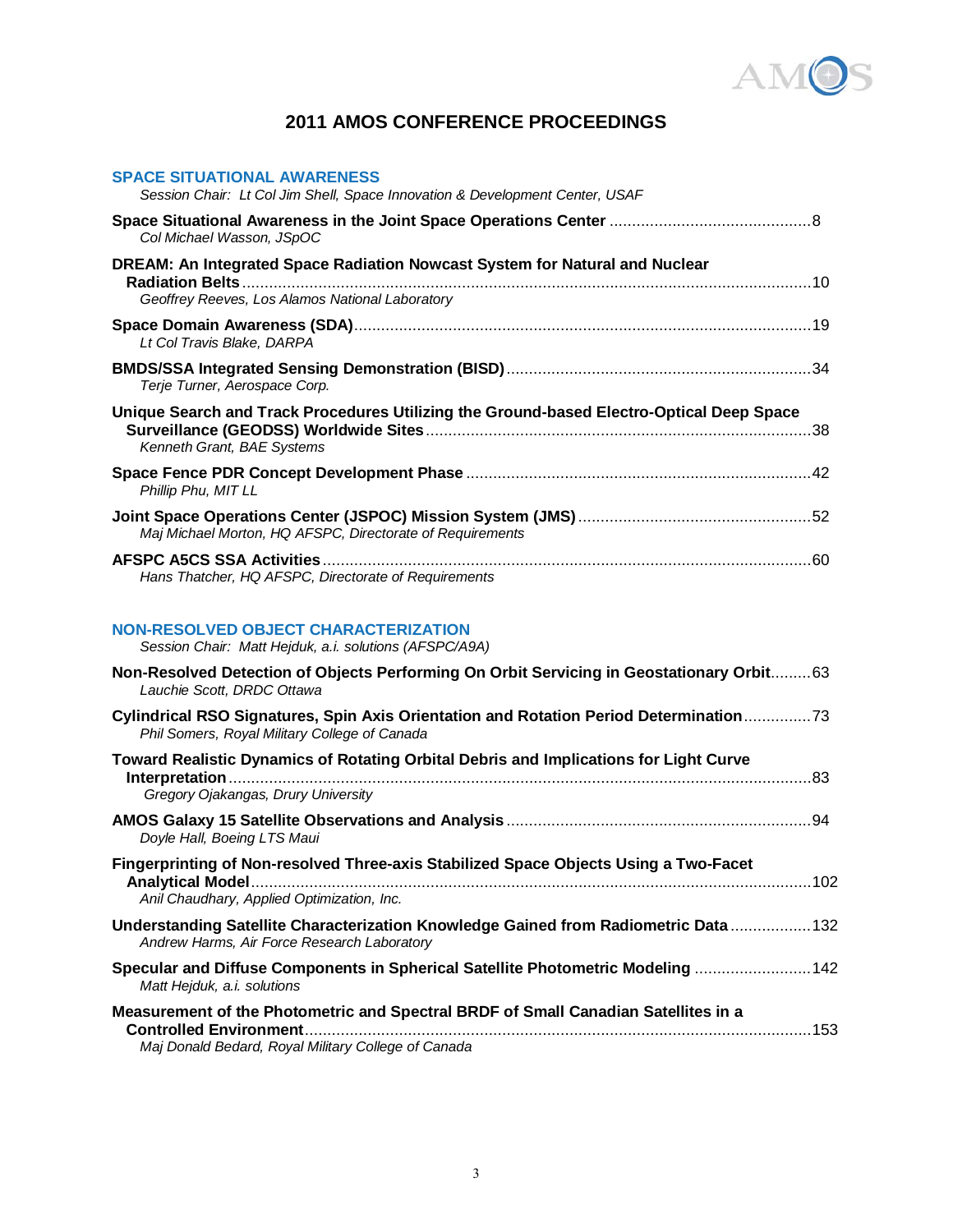

| <b>OPTICAL SYSTEMS</b><br>Session Chair: Lt Col Travis Blake, DARPA/TTO - Space Systems                                                                                                                                    |
|----------------------------------------------------------------------------------------------------------------------------------------------------------------------------------------------------------------------------|
| Mike Dearborn, USAF Academy                                                                                                                                                                                                |
| Geoff Andersen, USAF Academy                                                                                                                                                                                               |
| Status of Telescope Fabra ROA Montsec: Optical Observations for Space Surveillance &<br>Octavi Fors, Departament d'Astronomia i Meteorologia, Institut de Ciencies del Cosmos (ICC), Universitat de<br>Barcelona (IEEC-UB) |
| Kevin Jim, Oceanit Laboratories, Inc.                                                                                                                                                                                      |
| <b>ORBITAL DEBRIS</b><br>Session Chair: Eugene Stansbery, NASA-JSC                                                                                                                                                         |
| Mark Bolden, AFRL/RDSME                                                                                                                                                                                                    |
| Patrick Seitzer, University of Michigan                                                                                                                                                                                    |
| Effective Search Strategy Applicable for Breakup Fragments in the Geostationary Region204<br>Toshiya Hanada, Kyushu University                                                                                             |
| A New Orbital Analyst Tool for Associating Un-cataloged Analyst Debris with Historical<br>Bruce Bowman, AFSPC / A9                                                                                                         |
| Commercially-Hosted Payloads for Debris Monitoring and Mission Assurance in GEO222<br>Lt Col Jim Shell, US Air Force                                                                                                       |
| <b>SPACE-BASED ASSETS</b><br>Session Chair: Seth Harvey, Air Force Research Laboratory                                                                                                                                     |
| Jonathan Lowe, Analytical Graphics, Inc.                                                                                                                                                                                   |
| Ralf Purschke, Institute of Astronautics                                                                                                                                                                                   |
| An Investigation into Using Differential Drag for Controlling A Formation of CubeSats251<br>Matthew Horsley, Lawrence Livermore National Laboratory                                                                        |
| <b>ASTRODYNAMICS</b><br>Session Chair: Paul Cefola, University of Buffalo (SUNY)                                                                                                                                           |
| Arthur Lue, MIT Lincoln Laboratory                                                                                                                                                                                         |
| A High Performance Conjunction Analysis Technique for Cluster and Multi-Core Computers 270<br>Eric George, The Aerospace Corporation                                                                                       |
| An Application of Hadoop and Horizontal Scaling to Conjunction Assessment282<br>Michael Prausa, The MITRE Corporation                                                                                                      |
| Miguel Molina, GMV Aerospace and Defence, S.A.                                                                                                                                                                             |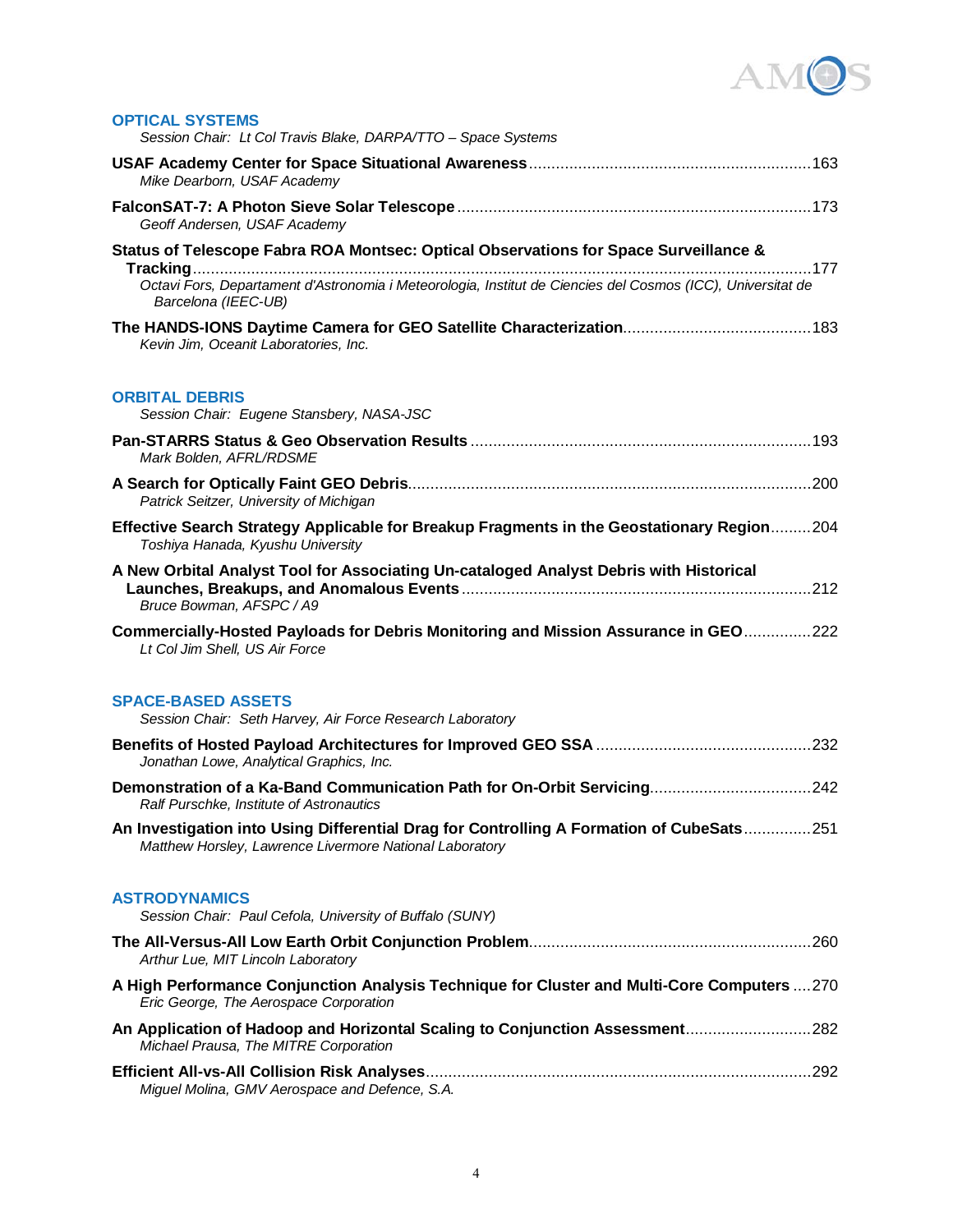

| Willem de Vries, Lawrence Livermore National Laboratory                                                                                                                                                         |
|-----------------------------------------------------------------------------------------------------------------------------------------------------------------------------------------------------------------|
| Zachary Folcik, MIT Lincoln Laboratory                                                                                                                                                                          |
| Demonstration of the DSST State Transition Matrix Time-Update Properties using the                                                                                                                              |
| Paul Cefola, University at Buffalo (SUNY)                                                                                                                                                                       |
| Joshua Horwood, Numerica Corporation                                                                                                                                                                            |
| <b>ADAPTIVE OPTICS AND IMAGING</b><br>Session Chair: Capt Casey Pellizzari, Air Force Research Laboratory                                                                                                       |
| <b>Comparison of Turbulence-Induced Scintillations for Multi-Wavelength Laser</b><br>Beacons Over Tactical (7 km) and Long (149 km) Atmospheric Propagation Paths347<br>Mikhail Vorontsov, University of Dayton |
| Inverse Synthetic Aperture LADAR for Geosynchronous Space Objects - Signal-to-Noise                                                                                                                             |
| Capt Casey Pellizzari, Air Force Research Laboratory, Det 15                                                                                                                                                    |
| Multi-Frame Blind Deconvolution: Compact and Multi-Channel Versions 371<br>Douglas Hope, Institute for Astronomy, University of Hawaii                                                                          |
| Multi-Frame Myopic Deconvolution for Imaging in Daylight and Strong Turbulence<br>Stuart Jefferies, HartSCI LLC                                                                                                 |
| Richard Tansey, Lockheed Martin                                                                                                                                                                                 |
| Geoff Andersen, USAF Academy                                                                                                                                                                                    |
| Quantifying Atmospheric Impacts on Space Optical Imaging and Communications 396<br>Randall Alliss, Northrop Grumman Corporation                                                                                 |
| Interferometric Imaging of Geostationary Satellites: Signal-to-Noise Considerations  406<br>Anders Jorgensen, New Mexico Tech                                                                                   |
| <b>POSTER PRESENTATIONS</b><br>Session Chair: Bernie Klem, Arnold Engineering Development Center                                                                                                                |
| Implementing Digital Feedback Controls for the Multiple Simultaneous Ring Cavities<br>Jeffrey Baker, Boeing                                                                                                     |
| Using a Physics-Based Reflection Model to Study the Reddening Effect Observed in<br>Maj Donald Bedard, Royal Military College of Canada                                                                         |
| <b>Broadband Spectral-Polarimetric BRDF Scan System and Data for Spacecraft Materials 433</b><br>David Bowers, Applied Technology Associates                                                                    |
| Benefits of a Geosynchronous Orbit (GEO) Observation Point for Orbit Determination442<br>Ray Byrne, Sandia National Laboratories                                                                                |
| Kelly Cole, AFRL/RVEP                                                                                                                                                                                           |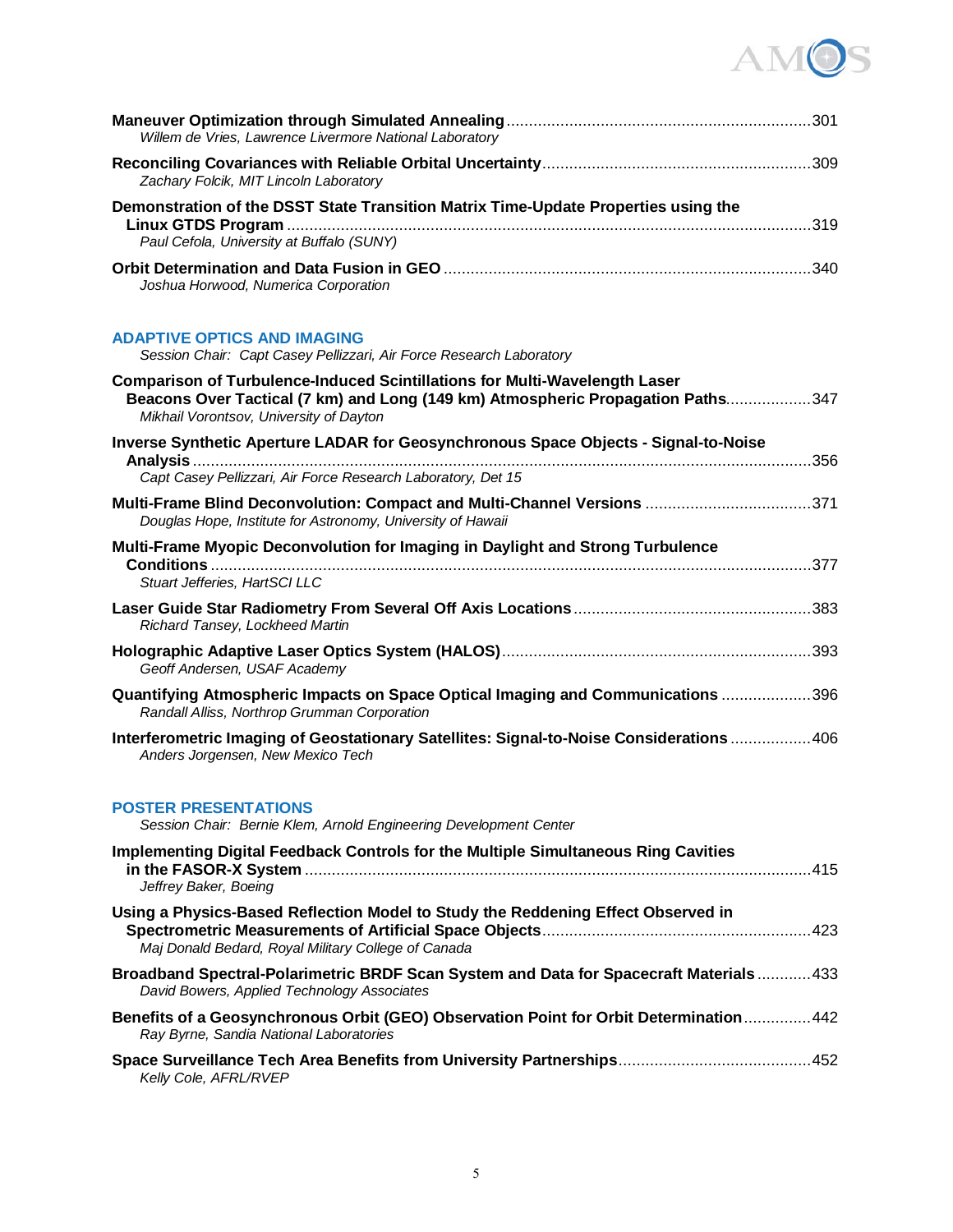# AMOS

| Gim Der, DerAstrodynamics                                                                                                                         |  |
|---------------------------------------------------------------------------------------------------------------------------------------------------|--|
| Innovative System of Very Wide Field Optical Sensors for Space Surveillance in the<br>Linda Dimare, Department of Mathematics, University of Pisa |  |
| Jack Drummond, AFRL/RDS                                                                                                                           |  |
| Operational Collision Risk Management - Evaluating and Mitigating High Risk<br>Matthew Duncan, SpaceNav                                           |  |
| Capt Gregory Frey, U.S. Air Force                                                                                                                 |  |
| Short-Arc Correlation and Initial Orbit Determination for Space-Based Observations524<br>Kohei Fujimoto, The University of Colorado at Boulder    |  |
| Eric George, The Aerospace Corporation                                                                                                            |  |
| Neil Gordon, Defence Science and Technology Organisation (DSTO)                                                                                   |  |
| Modeling and Simulation Design for Load Testing a Large Space High Accuracy Catalog  553<br>Barry Graham, Tybrin Corporation                      |  |
| The Large Binocular Telescopes ARGOS Ground-Layer Adaptive Optics System559<br>Michael Hart, University of Arizona                                |  |
| Sensor-Scheduling Simulation of Disparate Sensors for Space Situational Awareness571<br>Tyler Hobson, University of Queensland                    |  |
| Marcus Holzinger, University of Colorado at Boulder                                                                                               |  |
| Computing and Visualizing Reachable Volumes for Maneuvering Satellites591<br>Ming Jiang, Lawrence Livermore National Laboratory                   |  |
| Kevin Jim, Oceanit Laboratories, Inc                                                                                                              |  |
| Ho Jin, Kyung Hee University                                                                                                                      |  |
| Streamlined Modeling for Characterizing Spacecraft Anomalous Behavior  617<br>Bernie Klem, Arnold Engineering Development Center                  |  |
| Martin Levesque, Defence Research & Deveoplment, Canada                                                                                           |  |
| Larry Martin, University of Hawaii                                                                                                                |  |
| Achievability of Cramer-Rao Lower Bounds by Multi-Frame Blind Deconvolution<br>Chuck Matson, Air Force Research Laboratory                        |  |
| Visible and Near-Infrared Properties of Optical Fibers Coupled to the Pathfinder<br>Keegan McCoy, Pennsylvania State University                   |  |
| David Mozurkewich, Seabrook Engineering                                                                                                           |  |